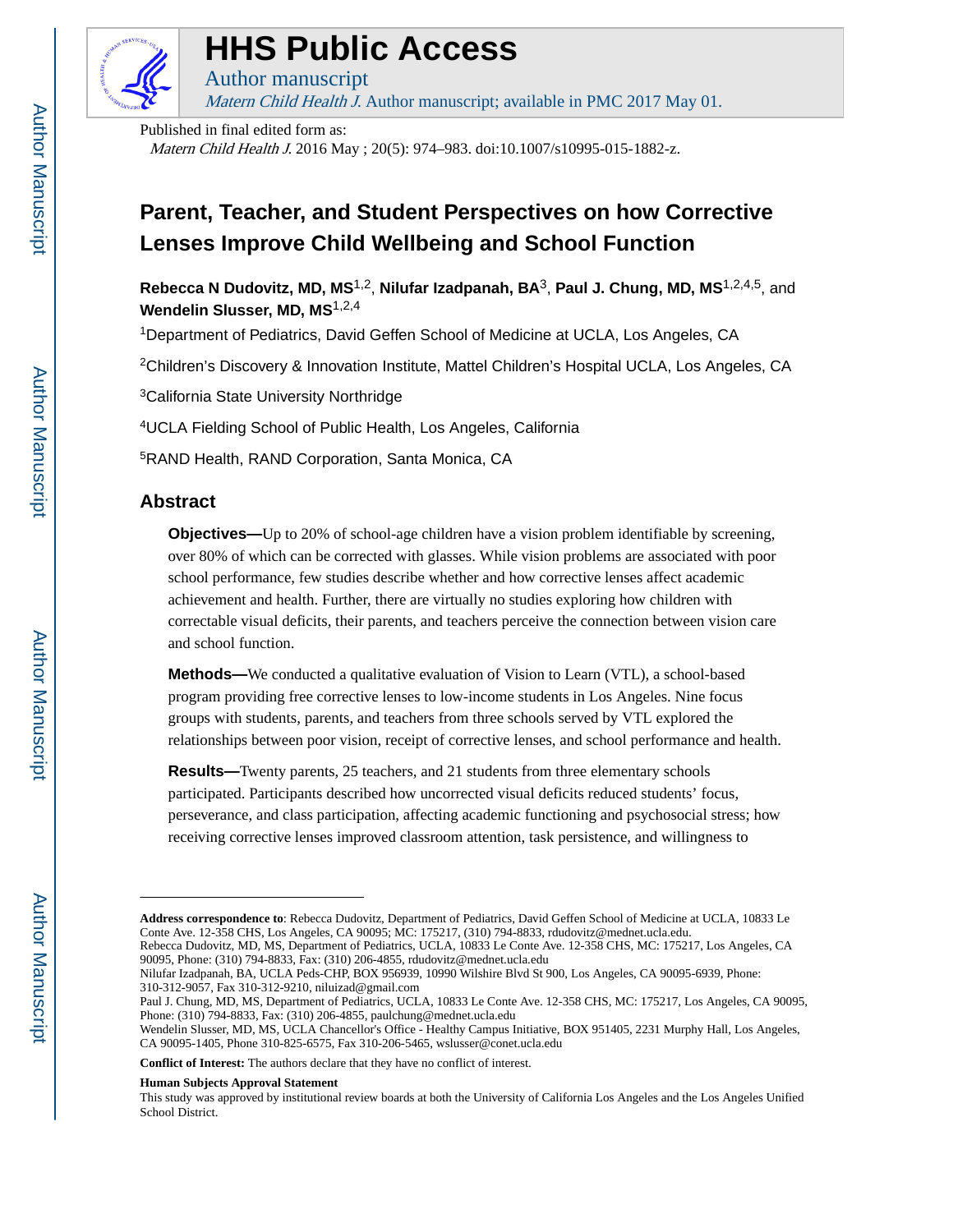practice academic skills; and how serving students in school rather than in clinics increased both access to and use of corrective lenses.

**Conclusions for Practice—**Corrective lenses may positively impact families, teachers, and students coping with visual deficits by improving school function and psychosocial wellbeing. Practices that increase ownership and use of glasses, such as serving students in school, may significantly improve both child health and academic performance.

### **Keywords**

Visual deficits; corrective lenses; child health; school performance; screening

# **OBJECTIVES**

Studies suggest up to 20% of school-age children have a vision problem identifiable by screening (CDC, 2010; Krumholtz, 2000; Yawn, Lydick, Epstein, & Jacobsen, 1996) and over 80% of those defects can be corrected with glasses.(Vitale, Cotch, & Sperduto, 2006) Although current practice recommendations include universal vision screening,(Hagan, Shaw, & Duncan, 2008) many children who need corrective lenses still lack access to them. (Kodjebacheva, Brown, Estrada, Yu, & Coleman, 2011) Low-income and minority children are disproportionately affected by uncorrected poor vision due to both an increased incidence in refractive errors as well as decreased access to corrective lenses.(Basch, 2011; Ethan & Basch, 2008; Kemper, Cohn, & Dombkowski, 2004; Kimel, 2006; Kleinstein, Jones, Hullett, & et al., 2003; Kodjebacheva, et al., 2011; Marsh-Tootle, Wall, Tootle, Person, & Kristofco, 2008)

A number of studies report associations between vision problems, poor school performance, and lower quality of life.(Fulk & Goss, 2001; Goldstand, Koslowe, & Parush, 2005; Johnson, Nottingham, Strutton, & Zaba, 1996; Krumholtz, 2000; Kulp & Schmidt, 1996; Maples, 2003; Mathers, Keyes, & Wright, 2010; Shin, Park, & Park, 2009; Vaughn, Maples, & Hoenes, 2006) Given that academic achievement is one of the most powerful predictors of lifelong health,(Egerter, 2009; Freudenberg & Ruglis, 2007; Topitzes, Godes, Mersky, Ceglarek, & Reynolds, 2009) addressing factors that contribute to poor school function may be critical to resolving health disparities. However, while one might predict that access to corrective lenses improves school function and overall child health, there is surprisingly little scientific evidence supporting this assumption.(Powell, Wedner, & Hatt, 2004) This may be due, in part, to unanswered questions regarding which aspects, if any, of school function are most likely improved by correcting a child's vision. Visual deficits have been variously posited as a cause of poor grades, poor classroom behavior, a disruptive school environment, lower test scores and even school disengagement and dropout.(Basch, 2011; Fulk & Goss, 2001; Johnson, et al., 1996; Maples, 2003; Marshall, Meetz, & Harmon, 2010; Roch-Levecq, Brody, Thomas, & Brown, 2008) Hence we lack a clear understanding of how refractive errors impact school-age children and how use of corrective lenses might improve both academic performance and psychosocial wellbeing.(Powell, et al., 2004)

Given the absence of studies documenting how children respond to correcting a visual impairment, qualitative studies can help identify key pathways for future research and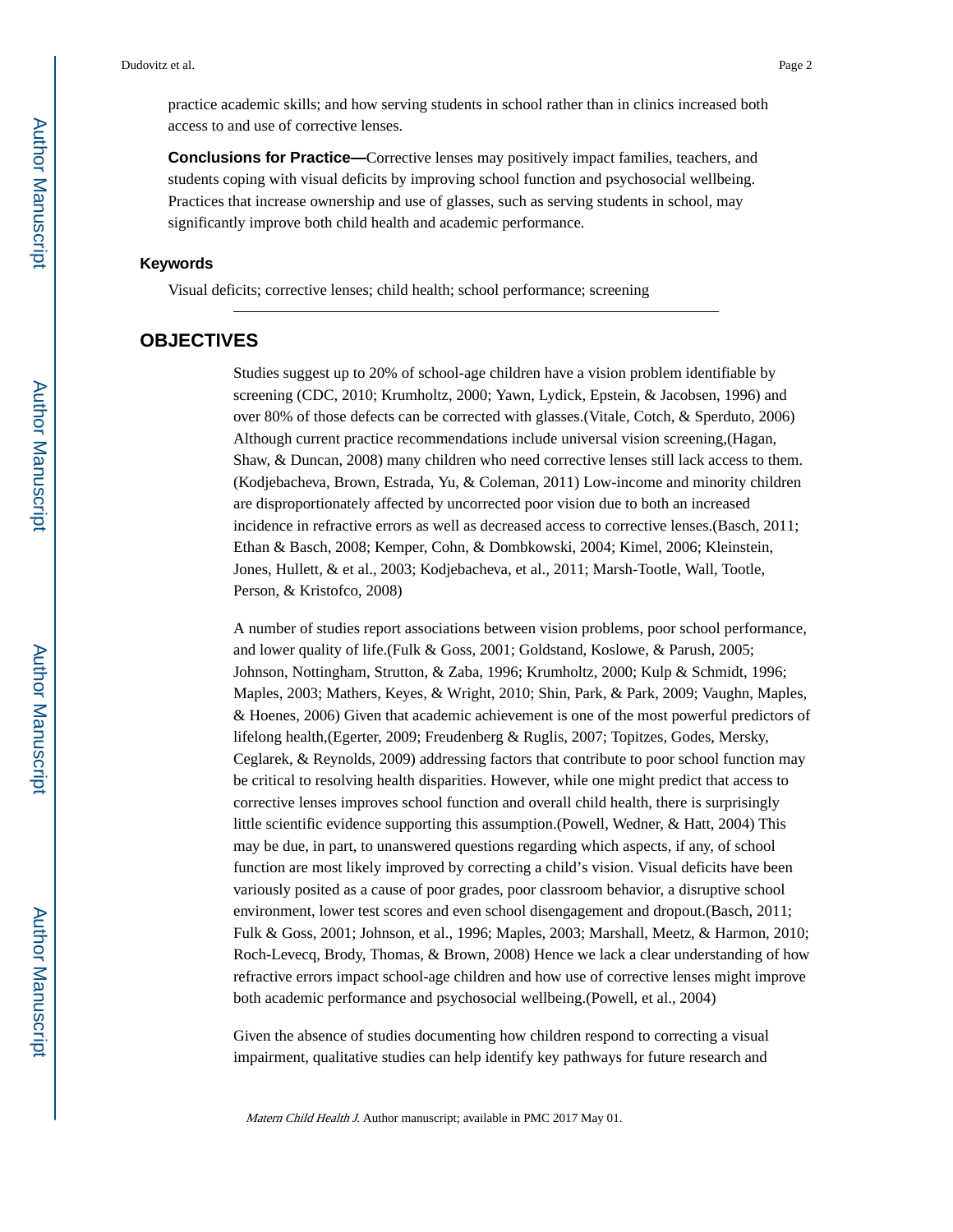provide a robust and meaningful picture of how vision care relates to the health and academic performance of school-aged children. Surprisingly, parent and teacher perspectives on the link between poor vision, school function, and wellbeing have only recently been documented(Kodjebacheva, Maliski, & Coleman, 2014) and no qualitative studies explore how children respond to correcting those visual deficits. Thus, we performed a qualitative evaluation of a school-based program providing free corrective lenses to students attending elementary schools in low-income minority communities of Los Angeles.

## **METHODS**

#### **Program Overview**

Vision to Learn (VTL) is a non-profit organization, established in 2012, that partners with schools to improve access to corrective lenses for low-income students. School nurses perform school-wide vision screenings and students identified with a deficit are referred to the program. A mobile eye clinic visits the school site and, after obtaining parental consent, pediatric optometrists perform a comprehensive eye exam. Eligible students have the opportunity to choose from an array of frame styles and colors, with the help of VTL staff. VTL opticians update this selection every 6 months to ensure that frames are fashionable. When selected, the frames are custom fitted for each student and delivered to the student's school approximately two weeks after their vision exam. All services are free to families, including access to a replacement pair of glasses in the event of damage or loss. The program covers the cost of the frames, prescription lenses, eye exam and program administration. On average, this amounts to approximately \$100 per child. Until January 1, 2015, VTL was funded entirely by philanthropy. Since January 1, 2015, 50% of funding in Los Angles has been from California's Medicaid program and Los Angeles County's allocation of funds from California's Proposition 10 tobacco tax through First 5 LA. There is no cost to the schools, other than supporting the school nurse to conduct the initial screening exam.

We conducted focus groups with students, families and teachers from three schools served by VTL to better understand the relationships between vision care, students' academic performance, classroom behavior and psychosocial wellbeing.

### **Participants**

**Schools—**VTL staff identified schools where a large number of students had been served to maximize participant recruitment and where participation was acceptable to the school principal. Four schools who met these criteria were invited to participate; three agreed to participate. Schools were sampled until thematic saturation was achieved. Characteristics of the participating schools are described in Table 1. All three schools served a predominantly Hispanic/Latino population.

**Focus Group Participants—**At each site, school staff identified eligible participants who 1) were a parent of a child, a child, or a teacher of a child who had been served by VTL, and 2) spoke either English or Spanish. Participants were notified of the purpose of the study and the focus groups, the date, time and location of the focus groups, incentives for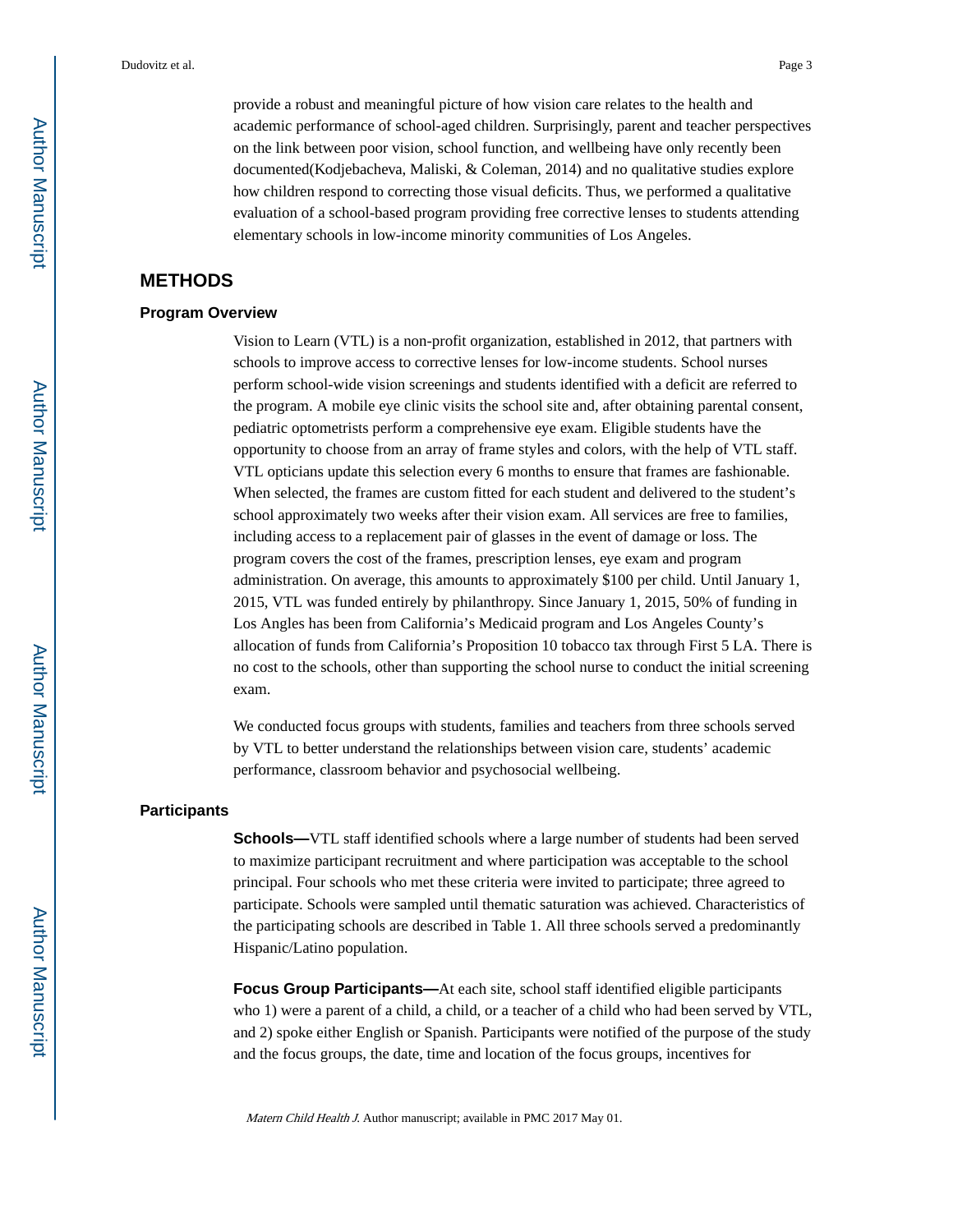Dudovitz et al. Page 4

participating and instructions for enrolling. The study was approved by the Los Angeles Unified School District and the University of California Los Angeles Institutional Review Boards.

### **Procedure**

At the start of each focus group, adult participants completed a brief questionnaire to gather demographic information. Parent focus groups lasted approximately 90 minutes, teacher focus groups ranged from 60–90 minutes, and student groups lasted approximately 30 minutes. Parent focus groups were longer to allow for a more in depth discussion of how VTL could improve communication with families while the discussions with students were shorter to accommodate their more limited attention spans. All groups were held on the school campus but only research staff was present for the discussions. Parent focus groups were conducted in Spanish by one bilingual (English–Spanish) facilitator experienced in working with low- income parents. The other focus groups were conducted in English and were facilitated by two pediatricians and one research assistant with experience in schoolbased research. In addition to the focus group moderators, the project manager and trained volunteers attended all focus groups and assumed the role of 'note taker'.

The focus group protocol was guided by the literature, research objectives, investigators' experience, and key informant interviews with VTL staff, student clients, family members and school personnel. The semi-structured guide explored the following topics: the experience of poor vision and receiving corrective lenses as perceived by parents, teachers, and students, barriers to wearing corrective lenses, and strategies for overcoming those barriers (Table 2). Main questions were worded similarly for parent and teacher groups. The wording and number of topics was simplified for the student groups. The questions were designed to solicit both positive and negative experiences of the program, and concluded with a discussion regarding areas for improvement. The facilitator probed for more information in order to clarify points and to get participants to expand on their responses. Both the facilitator and note taker also recorded non-verbal communication, such as when there was agreement or disagreement from non-speaking members of the group.

#### **Data analysis**

Focus groups were audio recorded and transcribed, with the Spanish interviews translated into English. All transcripts were reviewed for accuracy. Three reviewers independently analyzed the data (recordings, transcripts, and notes), identified recurrent themes, and selected comments supporting each theme. Two of the coders were faculty members at the UCLA School of Medicine with extensive research background in school health and Pediatrics. The third coder is the program coordinator with experience in pediatric health research. Through an iterative process, codes were compared across reviewers to develop a common codebook and resolve discrepancies. Thematic analysis continued as an iterative process through discussions and refining of the major themes using a grounded theory approach.(Glaser & Strauss, 2009)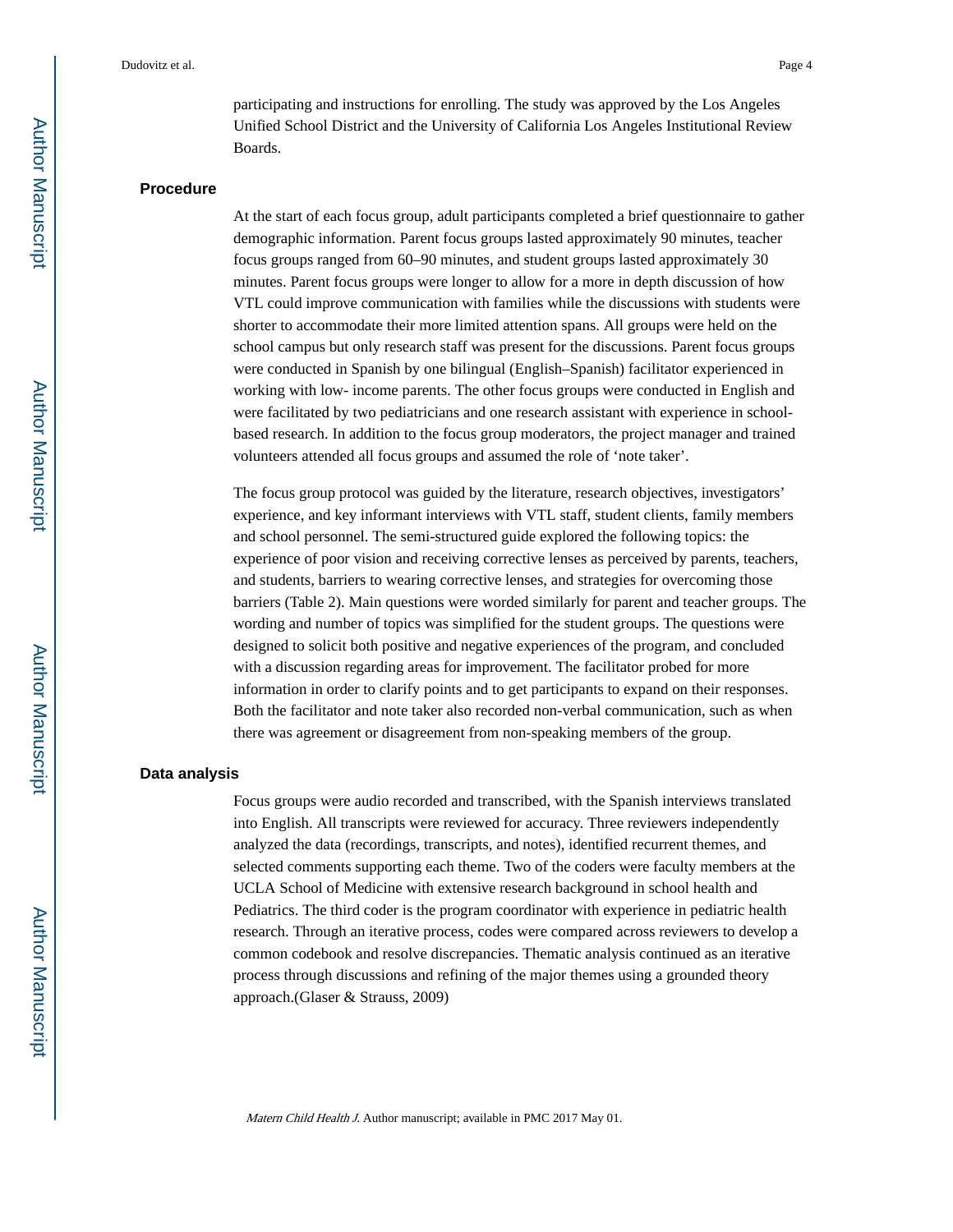# **RESULTS**

Nine focus groups were held with 20 parents, 25 teachers, and 21 students from two public schools and one Catholic elementary school. Each focus group ranged in size between 6–9 participants. For each child, at least one parent also participated in a focus group, and consistent with their school populations, all child and parent participants were Latino (Table 3). Teachers from every grade were represented in the sample with an average of more than 16 years of teaching experience. Most teachers had multiple students participate in the VTL program.

Two major themes emerged when participants described the experience of poor vision (Table 4). Students, teachers and families reported that poor vision affected both academic performance and psychosocial wellbeing. When participants described receiving glasses through the program, three main themes emerged. The first related to correcting visual deficits. The other two themes relate to participating in a free, school-based program and describe a) the benefits of obtaining free, convenient services; and b) the importance of decreasing barriers to students using their corrective lenses in school. Minor themes, or subthemes, were also noted.

### **Interview Domain: Describing the experience of uncorrected poor vision**

**Poor school performance—**Teachers, parents and students perceived that visual deficits contributed to poor school performance. The mechanisms cited for how poor vision disrupted a student's ability to function in school varied. Some reported difficulty focusing in class and falling behind because of not being able to see the board. For example, one teacher said, "You see they're like looking and are trying to copy from their neighbor because they can't see so that puts them behind and they feel they are behind all the time because of the inability to see clearly."

Participants felt the additional effort required to cope with poor vision ultimately led to students' disengagement from classwork. This was manifested by poor class participation, giving up on school-related tasks, and disrupting other students. A young student described the connection between poor vision, difficulty concentrating and poor task performance: " $At$ school sometimes I get distracted when my teacher starts talking…. But when I put my glasses, now I understand my teacher and follow directions and do things right. Before I did things wrong and I needed the glasses to help me."

**Stress—**All groups described significant stress related to uncorrected poor vision, though the etiology of that stress varied by participant group. Parents noted financial and emotional stress from being unable to provide glasses for their children. Additionally, parents described how their children experienced psychological stress trying to compensate for visual difficulties. One parent related how her son's school and vision-related stress made it difficult for him to sleep: "Yes like anxiety to go to school, knowing that he would be there just to strain himself in trying to learn. I would always tell him he needed to bring home good grades. But at the same time, I wasn't being supportive enough. Why didn't he sleep? Why was he scared? I didn't know that it was because of [his vision]."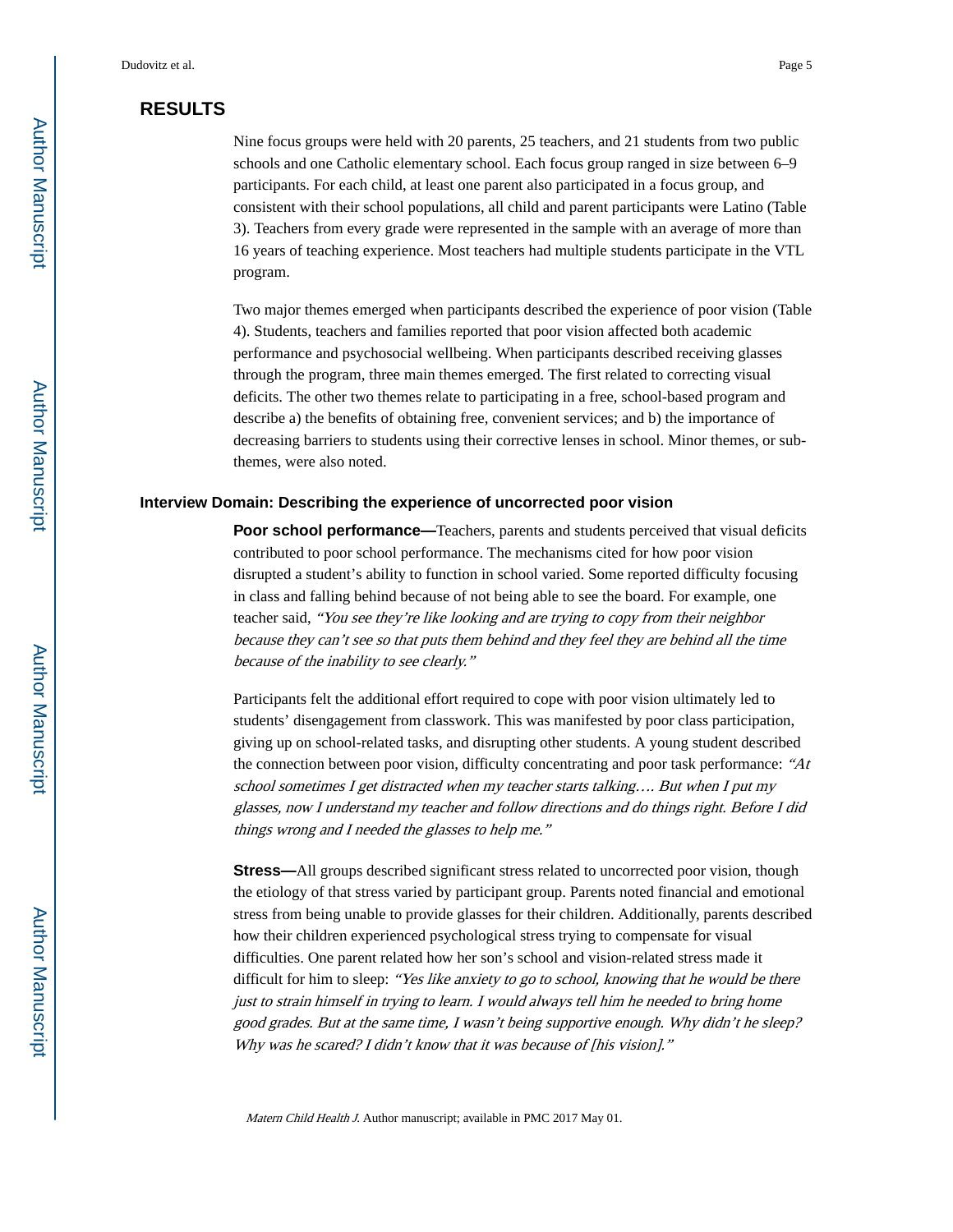Teachers cited stress related to managing a classroom with students who might be disruptive due to their poor vision, and modifying the learning environment to meet their needs. Additionally, some teachers discussed difficulty identifying which students have vision problems and then allocating resources for extra support in the classroom. For example, one teacher reported, "You have four students that have a vision problem. Then you have three that have a hearing problem. And you know there's only so much you can put in front of the room."

Students noted the physical hardships of struggling with their visual deficits as well as emotional stress related to their poor school function. Some students reported having headaches and eye strain while others described getting into trouble for poor behavior or academic performance.

### **Interview Domain: Describing the experience of obtaining corrective lenses**

**Theme 1--Correcting visual deficits improved school function—**All groups discussed how students had improved school function after receiving glasses. While there were some reports of students dramatically improving their grades or academic performance, all groups described how the day-to-day aspects of school function were supported by correcting visual deficits. Participants described improved reading ability due to increased willingness to practice academic skills and more accuracy in math-related work. Groups explained that students who received glasses showed improved concentration and focus in the classroom, were less disruptive, and were more engaged and able to participate in class. When describing the overall impact of corrective lenses on student behavior in school, one teacher reported, "…they persevered at the task rather than giving up. I think the frustration level was so high when they couldn't really see very clearly; and they strained… and they didn't have the stamina to continue at that level of concentration. But when they got their glasses that kind of disappeared and they were really able to stick to their work a little better." Additionally, participants felt that decreased disruptive behavior from students with corrected visual deficits enhanced the learning environment for the whole classroom.

**Subtheme 1a--Improved ability to complete homework—**A minor theme noted in many, though not all, of the discussions was more ease with homework after receiving glasses, which was also thought to contribute to improved school performance. When asked how using glasses impacted her child outside of school, one parent described, "My son before he had the glasses, he would complain each time when they would start reading or write[ing]. He would say that his head hurt. He didn't want to.... Now, I see the difference in his homework. It's much better. He likes it..."

### **Interview Domain: Describing the benefit of free school-based screening and services**

**Theme 1-- Obtaining Free Convenient Services—**All adult groups cited how providing free services in school removed financial and logistical barriers to students receiving corrective lenses. In addition to paying for the eye exams and glasses, participants described challenges identifying that a child has a visual deficit, navigating the healthcare system to find an optometrist, parents taking time off of work, finding transportation to access health services, and concerns about children breaking their glasses, losing their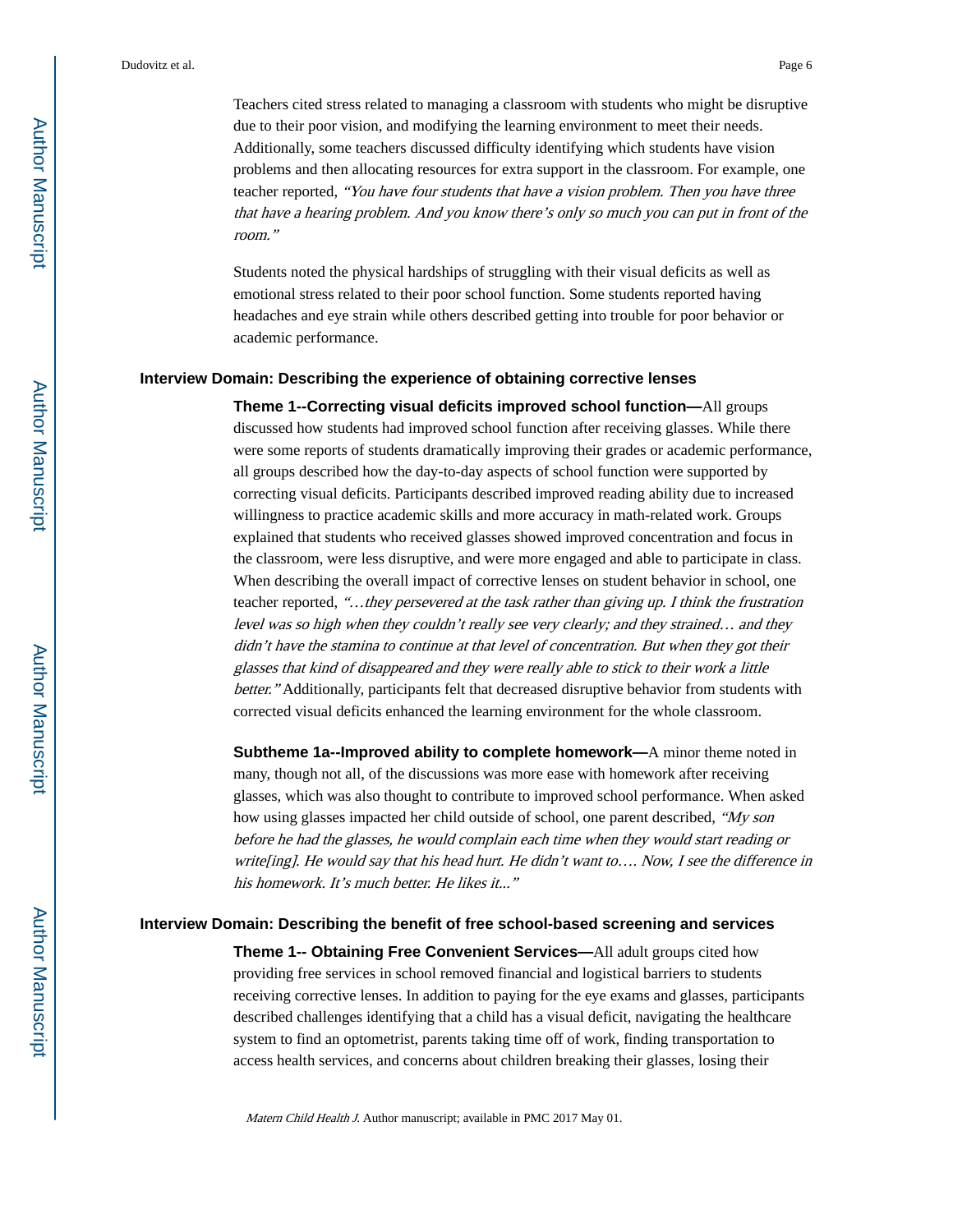Dudovitz et al. Page 7

glasses, or not wanting to wear them. These barriers were perceived for children with and without health insurance and were felt to contribute to a general lack of access to corrective lenses in low-income communities.

**Theme 2--Increased student willingness to use corrective lenses—**Both adult and child participants described social benefits of serving multiple students within a single school and allowing students to pick their own frames. Groups reported that, students felt more comfortable wearing glasses when surrounded by peers who also used corrective lenses. This aspect of the program was perceived to reduce the stigma associated with using corrective lenses. One parent described her daughter's reaction to the program, "But when she didn't know that there were going to be other kids from her school and her class so she was like, 'I don't want to wear glasses mom, I'm going to be the only one'... But later…she saw that there were other students, not only in her class, but in the whole school. She felt more comfortable with herself."

Across all groups, participants described how allowing students to pick their own frames and having attractive frame options made children feel like active partners in the decision to wear glasses.

### **Other Findings**

We explored whether correcting students' vision improved non-academic aspects of their lives, such as sports and other extra-curricular participation. However, most children and parents reported that students did not use their glasses outside of school for fear of damaging them. Adult and child participants expressed specific concerns about wearing glasses for active play, even though they recognized that improved vision would be helpful in these settings.

## **CONCLUSIONS FOR PRACTICE**

Although poor vision is associated with poor school function, there are few published studies describing the experience of receiving corrective lenses and their perceived relationship with academic achievement and psychosocial wellbeing. This study sheds light on the variety of mechanism through which corrective lenses might lead to better school performance: improving focus and participation in class, effort and task persistence, homework completion, and practicing of academic skills. While these outcomes might lead to improved grades, attendance, and standardized test scores, future studies may need to focus on these more proximal, student-centered measures to better capture the impact of corrective lenses on academic performance.

Additionally, participants described significant stress related to uncorrected poor vision and suggested that receiving glasses improved their psychosocial wellbeing. This finding underscores the relationship between physical and mental health, and the importance of addressing healthcare needs that might affect school function. Given the potential for academic achievement to improve a child's health trajectory,(Egerter, 2009; Freudenberg & Ruglis, 2007; Topitzes, et al., 2009; Winkleby, 1992) ensuring appropriate access to and use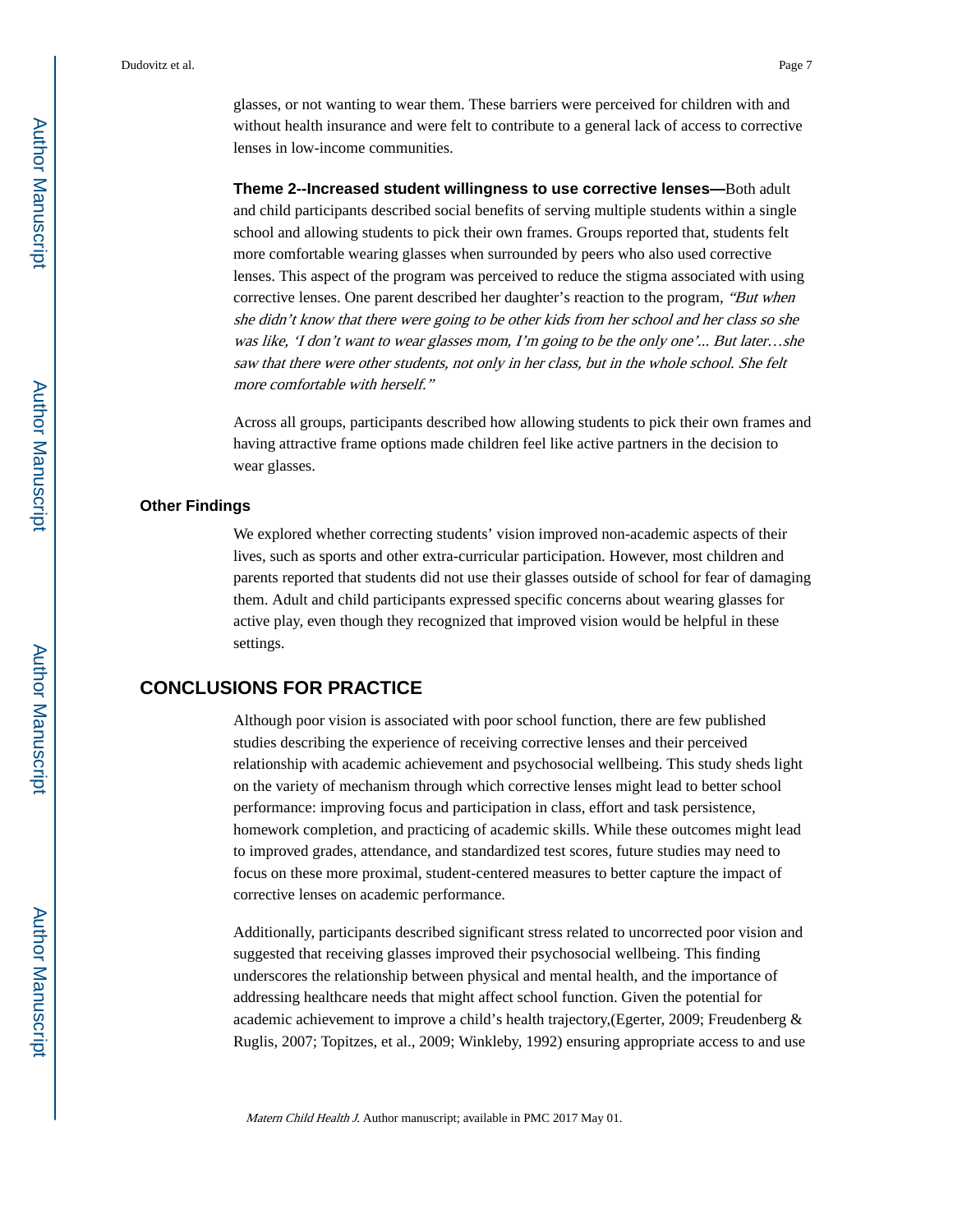Dudovitz et al. Page 8

of corrective lenses might be a simple, yet potent way for pediatricians to address health disparities.

Although visual deficit identification and referral for treatment has traditionally been the sole responsibility of clinicians, this study highlights the strengths of partnering with schools to ensure that all children have access to preventative vision care. While the barriers to accessing corrective lenses are similar to those for other health services, studies suggest that there are also significant gaps between ownership and use of corrective lenses(Messer, Mitchell, Twelker, Crescioni, & Group, 2012; Preslan & Novak, 1998) School-based vision programs address many of the barriers to obtaining and wearing glasses that disproportionately affect low-income and minority students, and hence may be a vital tool for improving population child health.(Ethan, Basch, Platt, Bogen, & Zybert, 2010; Lyons, Johnson, & Majzoub, 2011; Sharma, Congdon, Patel, & Gilbert, 2012)

In addition to performing routine vision screening in the pediatric office, clinicians might work more closely with families to address the logistic and social barriers to obtaining and wearing glasses. Educating parents regarding the importance of vision for learning, asking parents for permission to inform a student's teacher about his/her need to use glasses and directly addressing the stigma related to wearing glasses might support consistent use of corrective lenses. Further, as child health advocates, pediatricians might work with community and school-based programs to increase points of access for vision screening and follow-up care.

This study is limited by the qualitative design. While using focus groups facilitates in-depth discussion of individual perspectives within the context of a larger group, this methodology may over- represent specific participant contributions. Additionally, aggregate group data may not reflect equally the specific concerns of every group participant. Furthermore, using a convenience sample of participants likely caused selection bias that limits the ability to generalize our results to all parents, teachers and children served by VTL. However, the themes that emerged regarding the experience of uncorrected poor vision were consistent with findings from parents and teachers who have not interacted with VTL.(Kodjebacheva, et al., 2014) Additionally, since the goal of this study was to identify potential mechanisms through which correcting poor vision might improve school function, this strategy increased the likelihood that we would capture the breadth of positive experiences. We did not have access to objective measures of visual ability before and after glasses and so cannot comment on whether these findings might vary based on the severity of the visual deficit or the accuracy of the prescription for corrective lenses. Because all of our participant schools served a predominantly Latino population in Los Angeles, we also cannot comment on whether these findings would apply to other regional, cultural and ethnic groups. However, studies suggest that the barriers to wearing glasses are consistent across many regions, ethnicities and cultures.(Kodjebacheva, et al., 2014; Preslan & Novak, 1998) Finally, we are unable to comment on how these results compare to the experiences of students without visual deficits or whose received corrective lenses without being served by VTL.

Despite these limitations, results from this evaluation can inform school and health policy around visual screening and referral services for students. By describing the specific aspects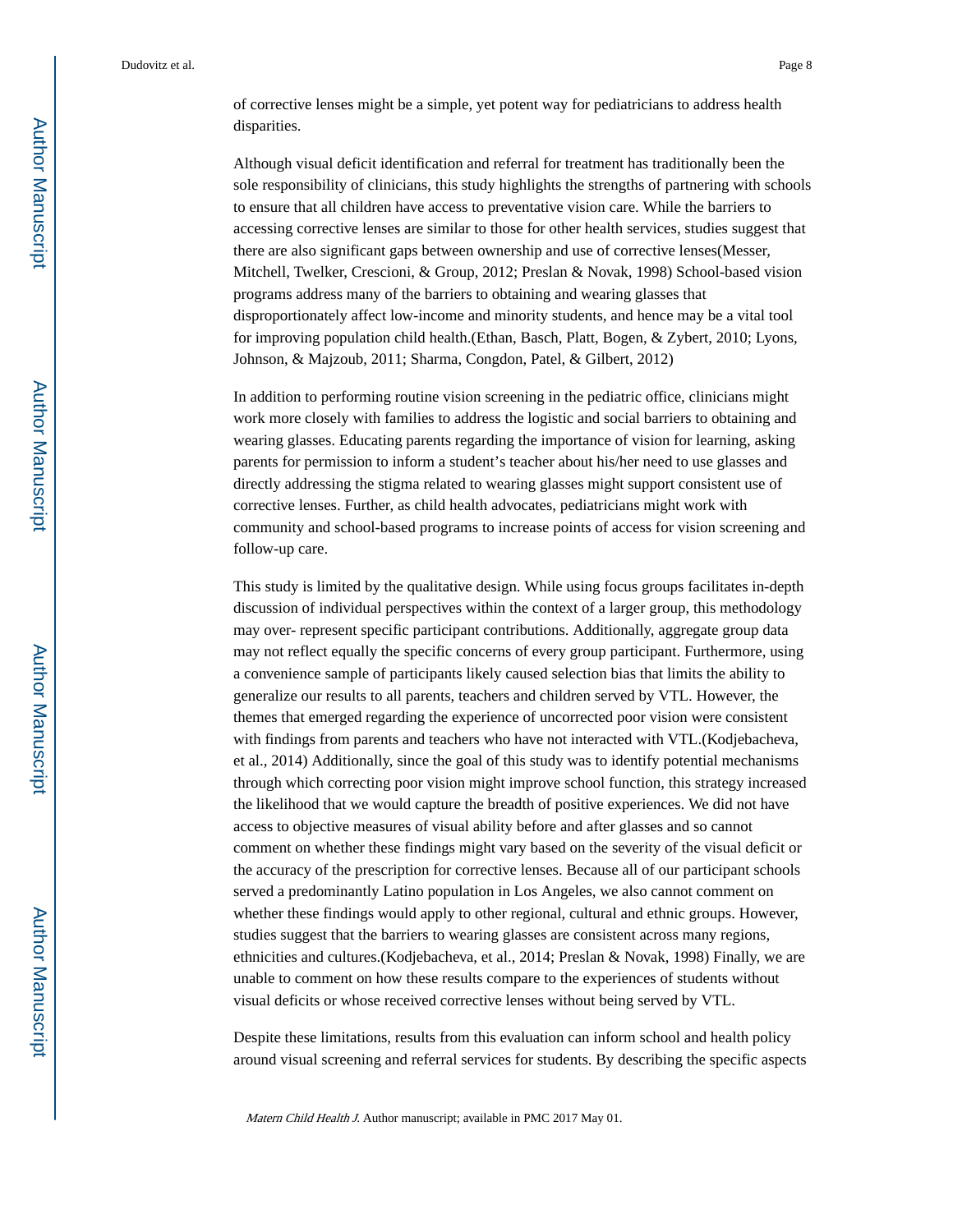of school function potentially improved by correcting visual deficits, these results also highlight important outcomes to measure in studies seeking to quantify the impact of corrective lenses on school performance. Such studies may provide additional evidence to support policies that increase access to vision care for low-income children who already face significant educational inequities. Further, vision care is a key component of pediatric preventative medicine. Understanding the relationship between visual health and wellbeing underscores how important it is that all children have access to this basic health service and that barriers to accessing and using corrective lenses are actively addressed both in clinical and community settings. Finally, by forging stronger partnerships across education and health sectors, schools might serve not just as a vehicle for health service delivery, but also as a platform for changing social and cultural norms. Realizing this potential for schools to improve population health will require both financial support and meaningful cross-sector collaborations.

### **Acknowledgements**

We would like to thank the students, parents, and teachers for their enthusiastic participation in this study. This study was supported by a grant from Vision To Learn and the UCLA Children's Discovery and Innovation Institute, and NIH/National Center for Advancing Translational Science (UL1TR000124). The content is solely the responsibility of the authors and does not necessarily represent the official views of the funders.

## **Abbreviations**

**VTL** Vision to Learn

### **REFERENCES**

- Basch CE. Vision and the achievement gap among urban minority youth. Journal of School Health. 2011; 81(10):599–605. [PubMed: 21923871]
- CDC. Building a Basis for Action: Enhancing Public Health Surveillance of Visual Impairment and Eye Health in the United States. Atlanta: Centers for Disease Control and Prevention; 2010.
- Egerter B, Sadegh-Nobarl, Grossman-Kahn, Dekker. Issue Brief 8: Education and Health. Robert Wood Johnson Foundation Commission to Build a Healthier America. 2009:1–15.
- Ethan D, Basch CE. Promoting healthy vision in students: progress and challenges in policy, programs, and research. Journal of School Health. 2008; 78(8):411–416. [PubMed: 18651927]
- Ethan D, Basch CE, Platt R, Bogen E, Zybert P. Implementing and Evaluating a School-Based Program to Improve Childhood Vision. Journal of School Health. 2010; 80(7):340–345. [PubMed: 20591099]
- Freudenberg N, Ruglis J. Reframing school dropout as a public health issue. Prev Chronic Dis. 2007; 4(4):A107. doi: A107 [pii]. [PubMed: 17875251]
- Fulk GW, Goss DA. Relationship between refractive status and teacher evaluations of school achievement. Journal of Optometric Vision Development. 2001
- Glaser, BG.; Strauss, AL. The discovery of grounded theory: Strategies for qualitative research. Transaction Books; 2009.
- Goldstand S, Koslowe KC, Parush S. Vision, Visual-Information Processing, and Academic Performance Among Seventh-Grade Schoolchildren: A More Significant Relationship Than We Thought? The American Journal of Occupational Therapy. 2005; 59(4):377–389. [PubMed: 16124204]
- Hagan, JF.; Shaw, JS.; Duncan, PM. Bright futures: Guidelines for health supervision of infants, children, and adolescents. Elk Grove Village, IL: American Academy of Pediatrics; 2008.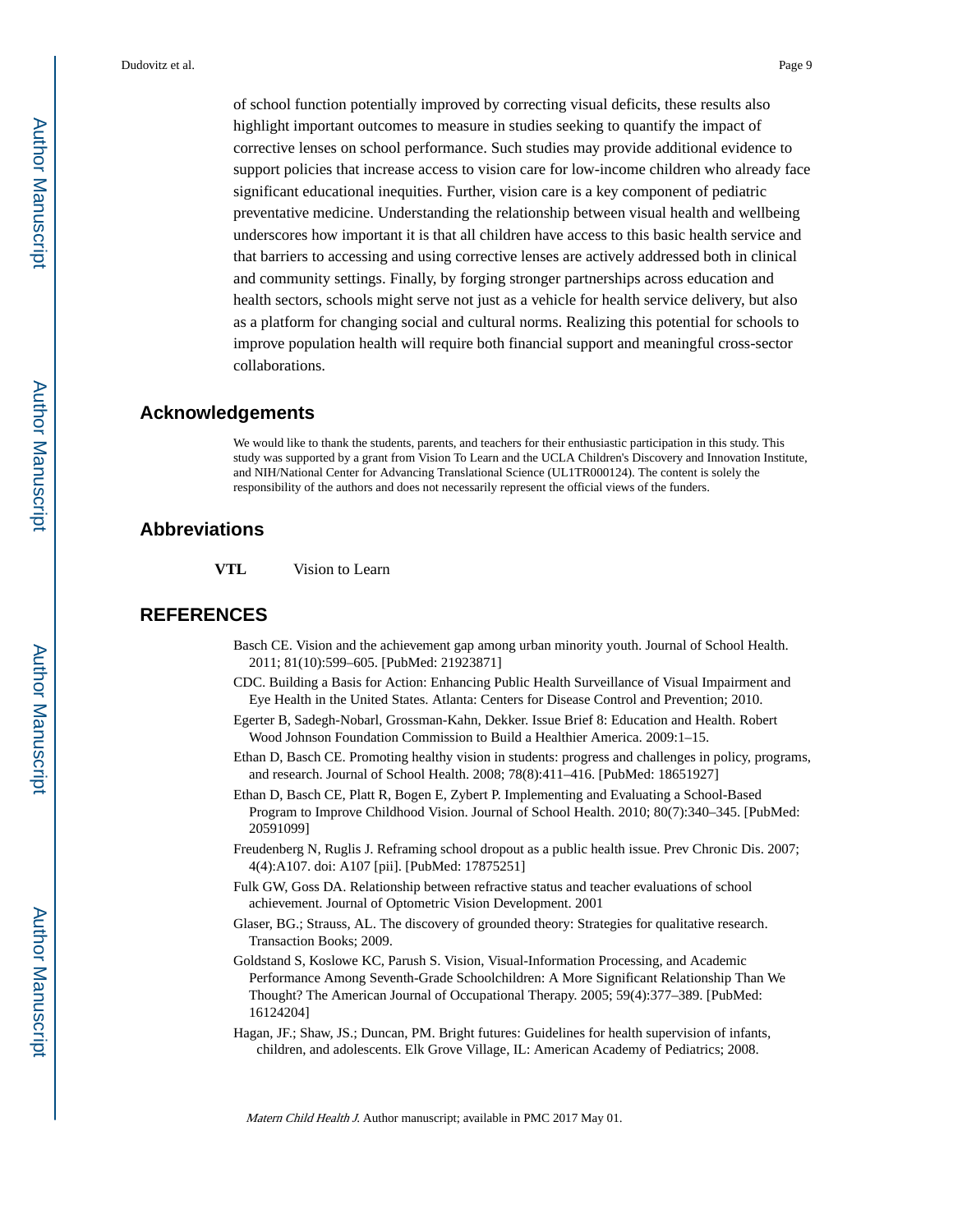- Johnson R, Nottingham D, Strutton R, Zaba J. The vision screening of academically and behaviorally at-risk pupils. Journal of Behavioral Optometry. 1996; 7:39–42.
- Kemper AR, Cohn LM, Dombkowski KJ. Patterns of Vision Care Among Medicaid-Enrolled Children. Pediatrics. 2004; 113(3):e190–e196. [PubMed: 14993576]
- Kimel LS. Lack of follow-up exams after failed school vision screenings: an investigation of contributing factors. The Journal of School Nursing. 2006; 22(3):156–162. [PubMed: 16704285]
- Kleinstein RN, Jones LA, Hullett S, et al. Refractive error and ethnicity in children. Archives of Ophthalmology. 2003; 121(8):1141–1147. [PubMed: 12912692]
- Kodjebacheva, Brown, Estrada, Yu, Coleman. Uncorrected Refractive Error Among First-Grade Students of Different Racial/Ethnic Groups in Southern California: Results a Year After School-Mandated Vision Screening. Journal of Public Health Management and Practice. 2011; 17(6):499– 505. 410.1097/PHH.1090b1013e3182113891. [PubMed: 21964359]
- Kodjebacheva, Maliski, Coleman. Use of Eyeglasses Among Children in Elementary School: Perceptions, Behaviors, and Interventions Discussed by Parents, School Nurses, and Teachers During Focus Groups. American Journal of Health Promotion. 2014
- Krumholtz I. Results from a pediatric vision screening and its ability to predict academic performance. Optometry (St. Louis, Mo.). 2000; 71(7):426–430.
- Kulp MT, Schmidt PP. Visual predictors of reading performance in kindergarten and first grade children. Optometry & Vision Science. 1996; 73(4):255–262. [PubMed: 8728493]
- Lyons SA, Johnson C, Majzoub K. School based vision centers: Striving to optimize learning. Work: A Journal of Prevention, Assessment and Rehabilitation. 2011; 39(1):15–19.
- Maples W. Visual factors that significantly impact academic performance. Optometry- St. Louis. 2003; 74(1):35–49.
- Marsh-Tootle WL, Wall TC, Tootle JS, Person SD, Kristofco RE. Quantitative pediatric vision screening in primary care settings in Alabama. Optometry and vision science: official publication of the American Academy of Optometry. 2008; 85(9):849. [PubMed: 18772721]
- Marshall EC, Meetz RE, Harmon LeL. Through our children's eyes—The public health impact of the vision screening requirements for Indiana school children. Optometry - Journal of the American Optometric Association. 2010; 81(2):71–82. doi:<http://dx.doi.org/10.1016/j.optm.2009.04.099>. [PubMed: 20152780]
- Mathers M, Keyes M, Wright M. A review of the evidence on the effectiveness of children's vision screening. Child: Care, Health and Development. 2010; 36(6):756–780.
- Messer DH, Mitchell GL, Twelker JD, Crescioni M, Group TCS. Spectacle Wear in Children Given Spectacles Through a School-Based Program. Optometry & Vision Science. 2012; 89(1):19–26. 10.1097/OPX.1090b1013e3182357f3182358c. [PubMed: 22001776]
- Powell C, Wedner S, Hatt S. Vision screening for correctable visual acuity deficits in school-age children and adolescents. Cochrane Database Sys Rev. 2004
- Preslan MW, Novak A. Baltimore Vision Screening Project: Phase 2. Ophthalmology. 1998; 105(1): 150–153. doi: [http://dx.doi.org/10.1016/S0161-6420\(98\)91813-9.](http://dx.doi.org/10.1016/S0161-6420(98)91813-9) [PubMed: 9442791]
- Roch-Levecq A-C, Brody BL, Thomas RG, Brown SI. Ametropia, preschoolers' cognitive abilities, and effects of spectacle correction. Archives of Ophthalmology. 2008; 126(2):252. [PubMed: 18268218]
- Sharma A, Congdon N, Patel M, Gilbert C. School-based approaches to the correction of refractive error in children. Survey of ophthalmology. 2012; 57(3):272–283. [PubMed: 22398336]
- Shin HS, Park SC, Park CM. Relationship between accommodative and vergence dysfunctions and academic achievement for primary school children. Ophthalmic and Physiological Optics. 2009; 29(6):615–624. [PubMed: 19709375]
- Topitzes J, Godes O, Mersky JP, Ceglarek S, Reynolds AJ. Educational success and adult health: findings from the Chicago longitudinal study. Prev Sci. 2009; 10(2):175–195. [doi]. [PubMed: 19172395]
- Vaughn W, Maples WC, Hoenes R. The association between vision quality of life and academics as measured by the College of Optometrists in Vision Development Quality of Life questionnaire. Optometry-Journal of the American Optometric Association. 2006; 77(3):116–123.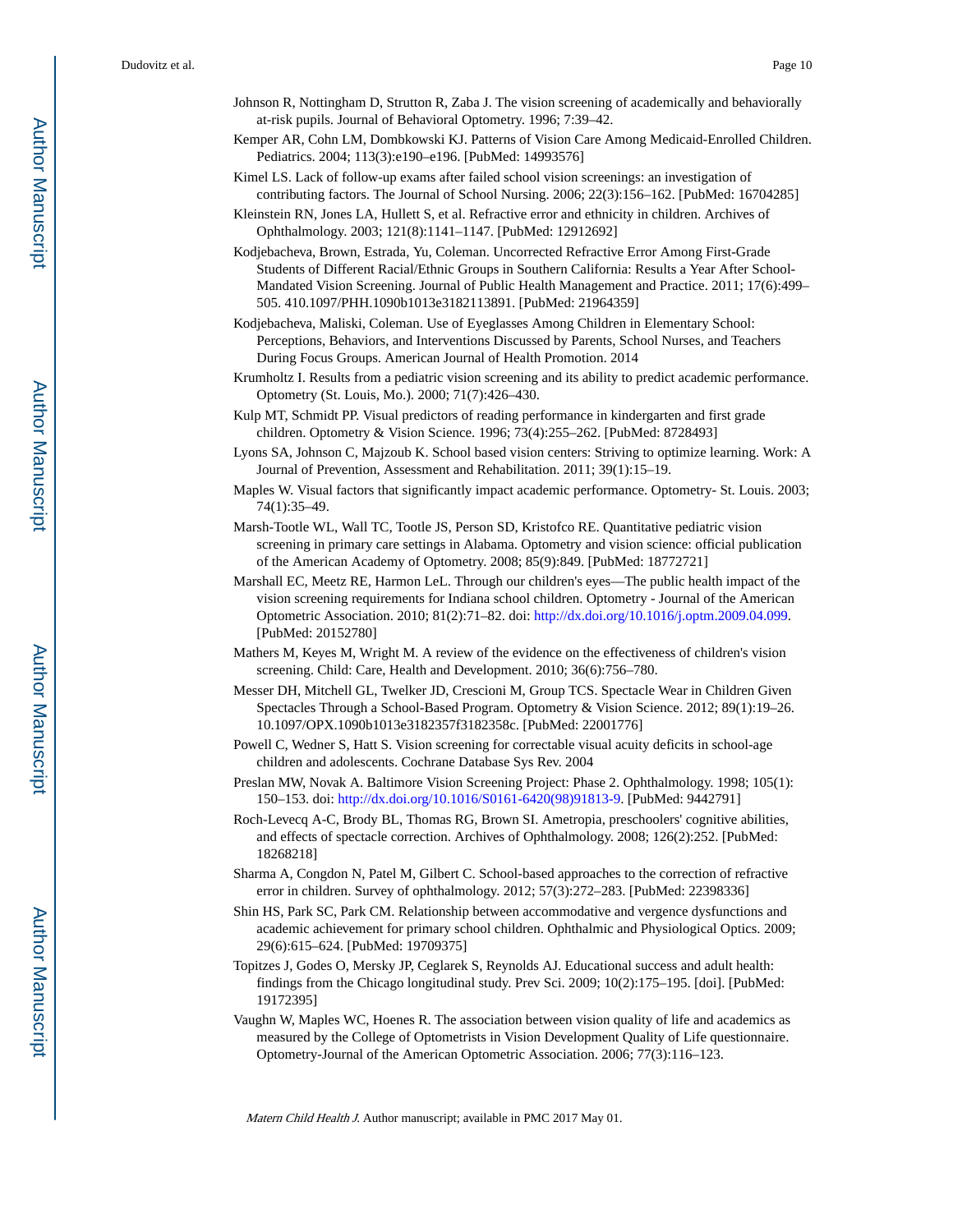- Vitale S, Cotch M, Sperduto RD. Prevalence of visual impairment in the united states. JAMA. 2006; 295(18):2158–2163. [PubMed: 16684986]
- Winkleby J, Frank, Fortmann. Socioeconomic status and health: How education, income and occupation contribute to risk factors for cardiovascular disease. American Journal of Public Health. 1992; 82:816–820. [PubMed: 1585961]
- Yawn BP, Lydick EG, Epstein R, Jacobsen SJ. Is School Vision Screening Effective? Journal of School Health. 1996; 66(5):171–175. [PubMed: 8735581]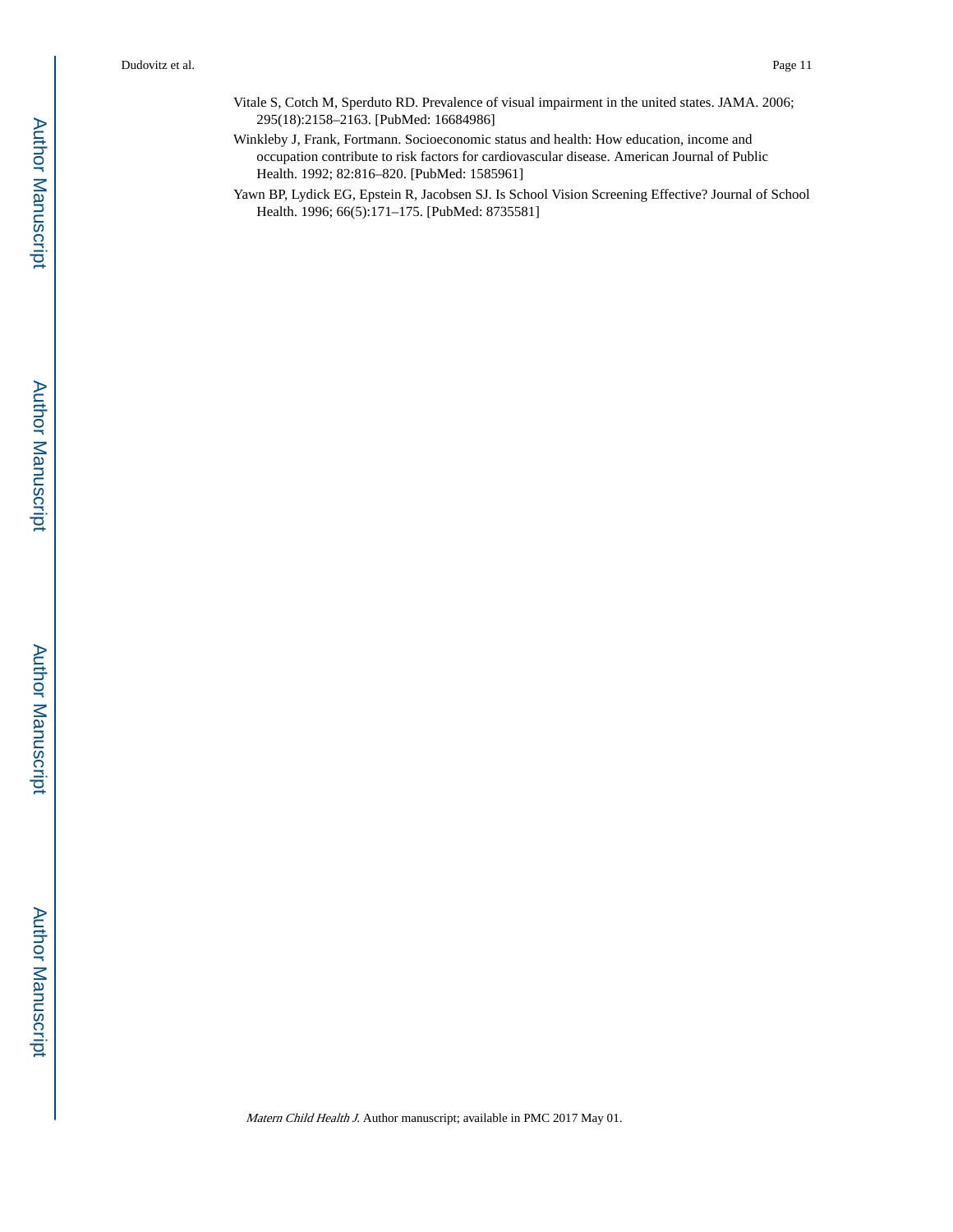### **Significance**

Although studies document associations between uncorrected poor vision and poor academic achievement, mechanisms for how correcting vision may improve school performance have not yet been described. Hence, it remains unknown whether corrective lenses can improve school function and how parents, teachers, and children perceive this potential process. We present parent, teacher, and student perspectives on how receiving glasses improves classroom focus and participation, task persistence, practicing of academic skills, and psychosocial wellbeing. Additionally, serving students in school was felt to decrease both the logistical and social barriers to accessing and using corrective lenses.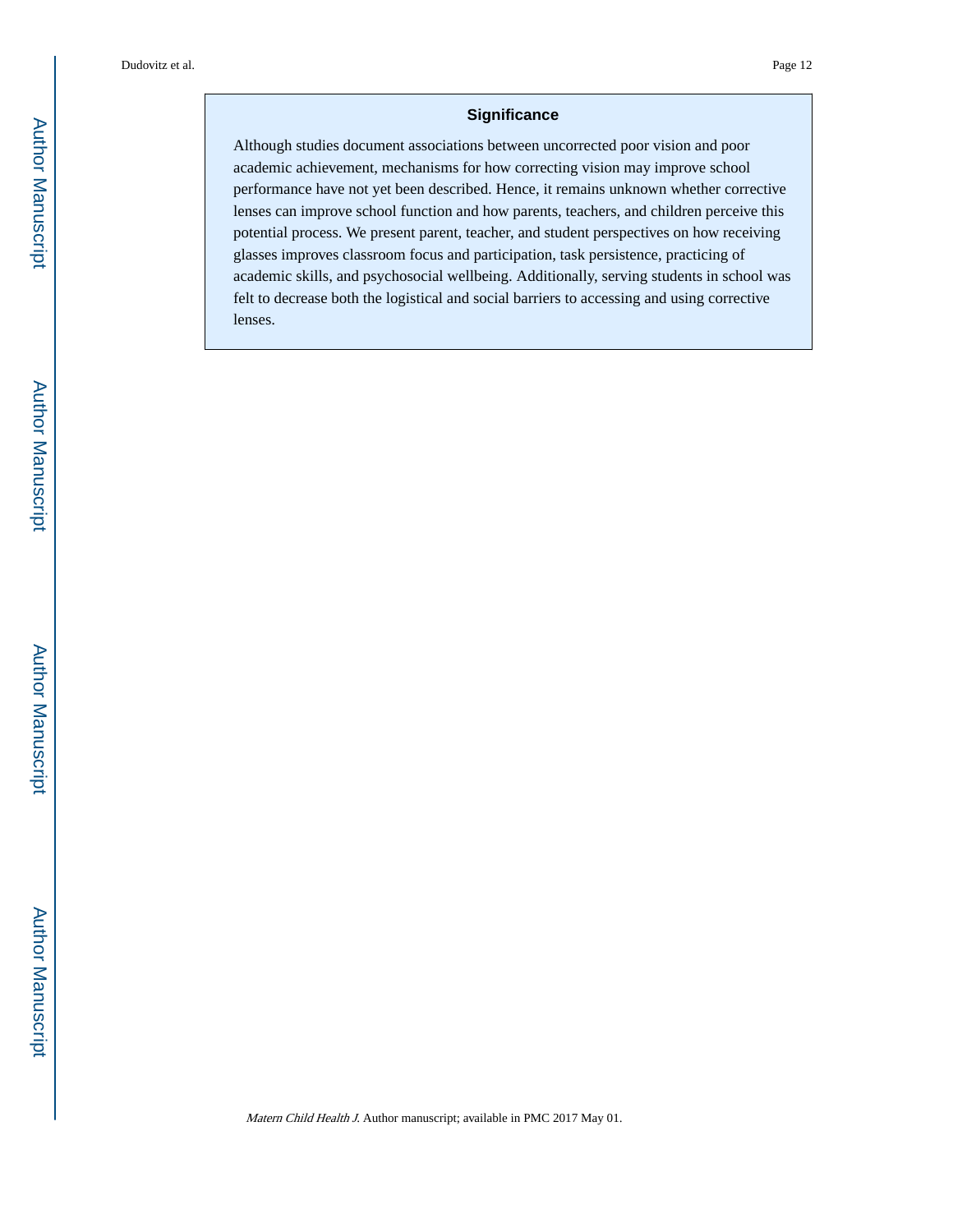### **Table 1**

School Demographics\*

| 2011-2012                               | <b>School A</b> | <b>School B</b> | <b>School C</b> |
|-----------------------------------------|-----------------|-----------------|-----------------|
| Type                                    | Public          | Public          | Catholic        |
| Number enrolled                         | 579             | 698             | 217             |
| Grade Levels                            | $K-6$           | $K-5$           | $K-8$           |
| % White/Caucasian                       | 0.9             | 1.3             | $\Omega$        |
| % Black/African American                | 0.3             | 4.2             | 0.5             |
| % Latino/Hispanic                       | 98.4            | 94.3            | 98.6            |
| % Asian/Pacific Islander                | 0.3             | 0               | 0.5             |
| % Other                                 | $\Omega$        | 0.3             | 0.5             |
| $\%$ Economically Disadvantaged $^{**}$ | 91%             | 84%             | 75%             |

\* Public school data was obtained from the Los Angeles Unified School District. Catholic school data was obtained directly from school administration.

\*\* For public schools this represents the percent of students who qualify for the free and reduced-price meal program. For the Catholic school this represents the percent of students from families bellow the federal poverty level.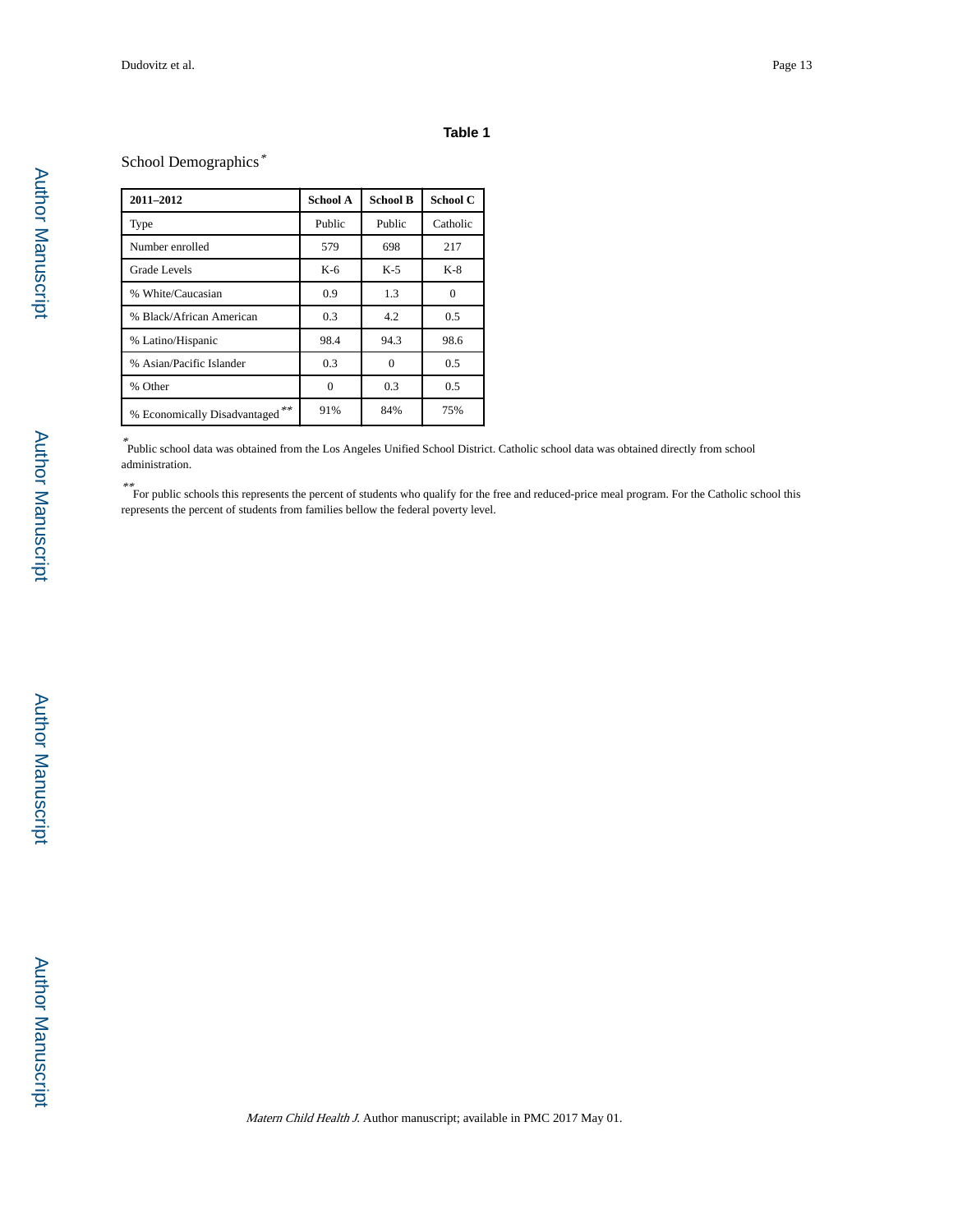#### **Table 2**

#### Focus Group Discussion Questions

#### **Discussion Topic: Experience of uncorrected poor vision**

**Teachers:** What kinds of things do you notice in a student who can't see well? How do you think this impacts the student/other students/ teachers?

**Parents:** How did you know that your child needed glasses?

Students: What was it like before you got your glasses? Before you got your glasses, how were things at school/home for you?

#### **Discussion Topic: Experience of obtaining corrective lenses**

**Teachers:** How does receiving glasses impact students who have difficult seeing? How do you think kids feel about getting and wearing their glasses?

**Parents:** How does receiving glasses affect students at school/home/other parts of a child's life? How does your child feel about his/her glasses?

**Students:** Now that you have glasses, how are things different for you? How do you feel about your glasses? Are there any bad things about having glasses?

#### **Discussion Topic: Program strengths and weaknesses**

**Teachers:** What are the strengths of Vision to Learn, meaning, what do you think they do well? What are areas where Vision to Learn could improve? What advice do you have for improving Vision to Learn?

Parents: What are the best things about the Vision to Learn program, meaning, what do you think they do well? How could Vision to Learn improve or do better? What advice do you have for improving Vision to Learn?

**Students:** What are the best things about the Vision to Learn program? How could Vision to Learn improve or do better?

#### **Discussion Topic: Summarizing**

**Teachers/Parents:** If you had to pick one word to describe the impact of Vision to Learn, what would it be?

**Students:** What is the most important way having glasses has helped you? What else can you tell me about what it's like to get glasses?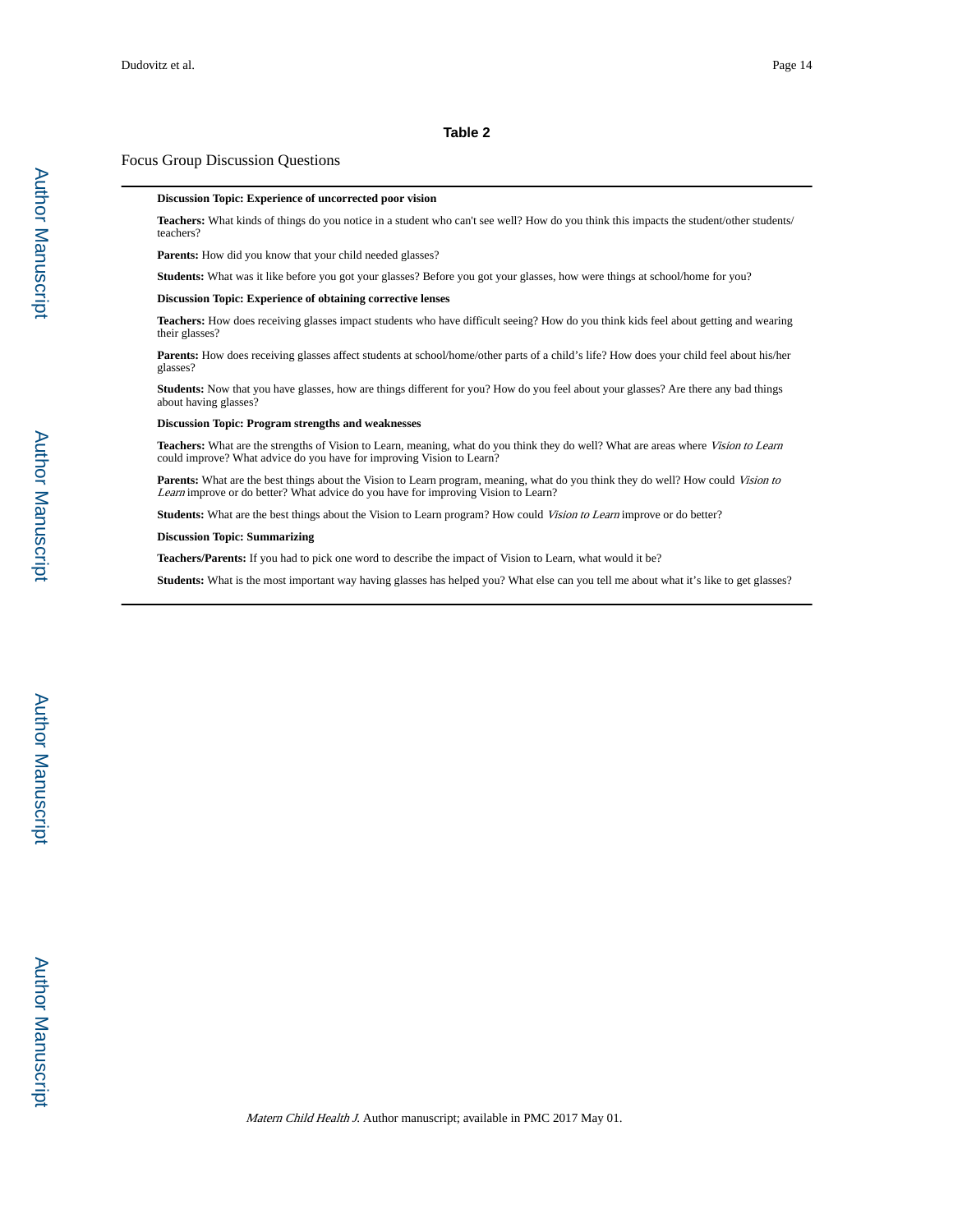Author Manuscript

**Author Manuscript** 

| ï<br>ì           |  |
|------------------|--|
| Î,<br>ì<br>Î<br> |  |

|                                                                  | Teachers N=25            |                   | Parents N=20          |                |         | Students $(N=21)^d$                             |                          |                   |
|------------------------------------------------------------------|--------------------------|-------------------|-----------------------|----------------|---------|-------------------------------------------------|--------------------------|-------------------|
|                                                                  | Mean<br>Number/          | Range<br>Percent/ |                       | Number         | Percent |                                                 | Number                   | Range<br>Percent/ |
| Female                                                           | $\overline{c}$           | 80%               | Female                | $\overline{c}$ | 100%    | Female                                          | 1                        | 33%               |
| Male                                                             | 5                        | 20%               | Male                  | $\circ$        | 0%      | Male                                            | $\overline{4}$           | 66%               |
| Race/Ethnicity                                                   |                          |                   | Age                   |                |         | Age (mean)                                      | 8.5                      | $5 - 14$          |
| White                                                            | 3                        | 12%               | $18 - 24$             | $\circ$        | 0%      | When child received glasses                     |                          |                   |
| ${\bf Black}$                                                    | $\sim$                   | $8\%$             | $25 - 34$             | $\sigma$       | 45%     | $1 - 3$ months a go                             | 13                       | 65%               |
| $Lation$                                                         | 51                       | 60%               | $35 - 44$             | $\Xi$          | 55%     | 3-6 months ago                                  | $\circ$                  | 30%               |
| Asian                                                            | 3                        | 12%               | 45 or older           | $\circ$        | 0%      | $6-12$ months ago                               |                          | 5%                |
| Other                                                            |                          | 4%                | Race/Ethnicity        |                |         | Child still has glasses                         | $\overline{11}$          | 85%               |
| Years teaching                                                   | 16.5                     | $2 - 35$          | White                 | $\circ$        | 0%      | How often child wears glasses at school         |                          |                   |
| Grade teaches                                                    |                          |                   | Black                 | $\circ$        | 0%      | Every day                                       | $\overline{0}$           | 90%               |
| Kindergarten                                                     | 4                        | 16%               | Latino                | $\Omega$       | 100%    | Most days of the week                           |                          | 5%                |
| 1st Grade                                                        | 3                        | 12%               | Asian                 | $\circ$        | 0%      | Once or twice a week                            | $\circ$                  |                   |
| $2nd$                                                            | $\sim$                   | 12%               | Other                 | $\circ$        | 0%      | Only once in a while                            | $\circ$                  |                   |
| $_{\rm 3rd}$                                                     | $\circ$                  | 24%               | Level of Education    |                |         | Hardly ever                                     |                          | 5%                |
| 4th                                                              | $\sim$                   | 8%                | Less than high school | $\omega$       | 15%     | How often child wears glasses outside of school |                          |                   |
| 5th                                                              |                          | 4%                | Some high school      | $\overline{5}$ | 25%     | Every day                                       | $\overline{c}$           | 60%               |
| Middle School                                                    | 5                        | 20%               | High School Graduate  | 4              | 20%     | Most days of the week                           | 3                        | 15%               |
| Number of students teacher taught who were served by the program |                          |                   | Some college          | 3              | 15%     | Once or twice a week                            |                          | 5%                |
|                                                                  | $\mathcal{L}$            | 8%                | College Degree        | $\omega$       | 15%     | Only once in a while                            | 3                        | 15%               |
| $2-5$                                                            | $\overline{5}$           | 60%               | More than college     | $\mathcal{L}$  | 10%     | Hardly ever                                     | $\overline{\phantom{0}}$ | 5%                |
| $6-10$                                                           | 4                        | 16%               |                       |                |         |                                                 |                          |                   |
| $11 - 15$                                                        | 2                        | 8%                |                       |                |         |                                                 |                          |                   |
| $\frac{6}{2}$                                                    | $\overline{\mathcal{C}}$ | $8\%$             |                       |                |         |                                                 |                          |                   |
|                                                                  |                          |                   |                       |                |         |                                                 |                          |                   |

Matern Child Health J. Author manuscript; available in PMC 2017 May 01.

<sup>a</sup> Adult data obtained from adult participant questionnaires. Student data obtained from parent questionnaire. Adult data obtained from adult participant questionnaires. Student data obtained from parent questionnaire.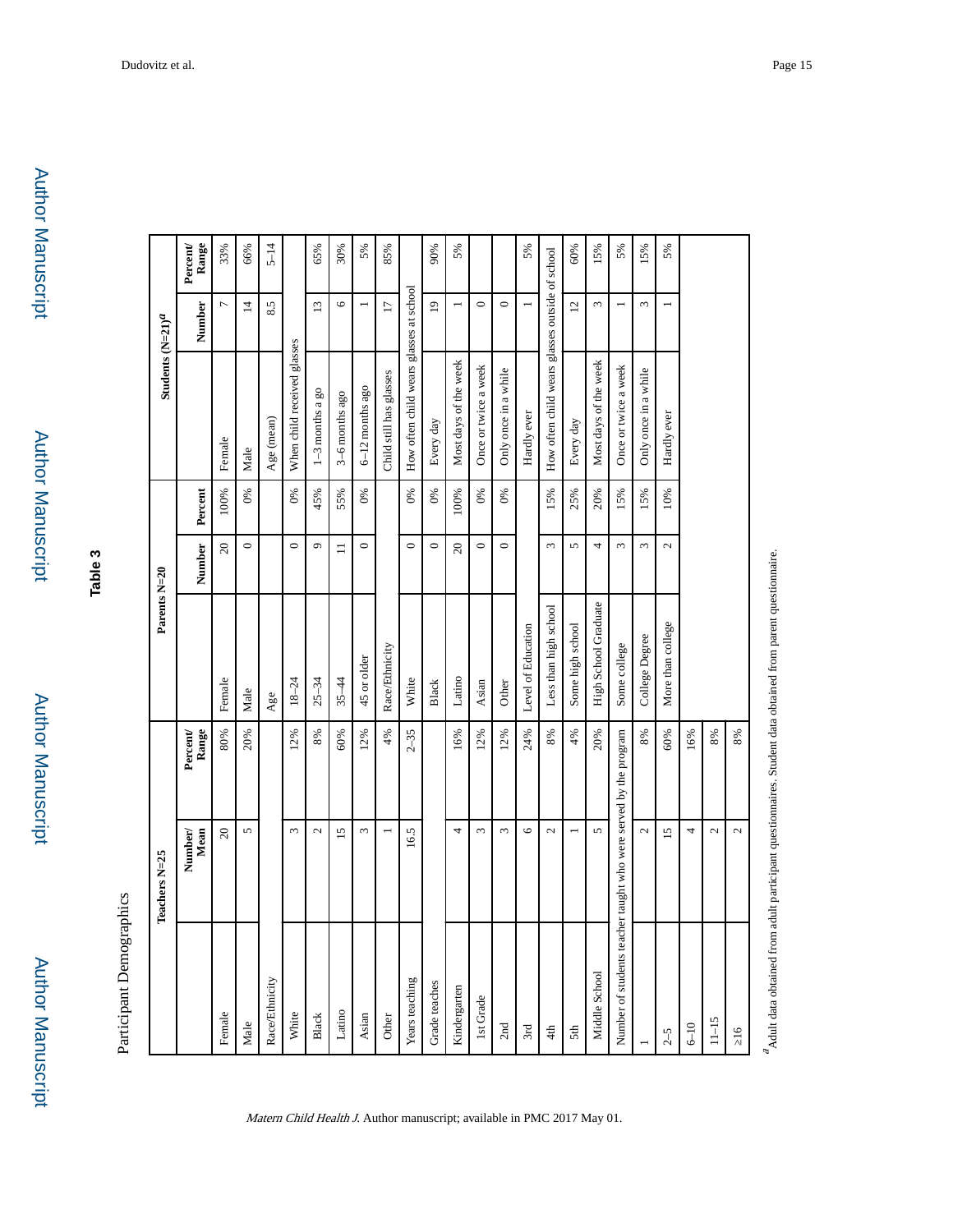### **Table 4**

### Thematic Quotations from Focus Groups with Parents, Teachers, and Students

| <b>Themes</b>                                                                                   | <b>Findings</b>                                                                                                                                                                            | <b>Example Quotes</b>                                                                                                                                                                                                                                                                                                                                                                                                                                                                                                                                                                                                                                                                                                                                                                                                                                                                                                                                                                                                                                                                                                                                                                                                                                                                                                                                                                                                                                                                                                                                                                                                           |
|-------------------------------------------------------------------------------------------------|--------------------------------------------------------------------------------------------------------------------------------------------------------------------------------------------|---------------------------------------------------------------------------------------------------------------------------------------------------------------------------------------------------------------------------------------------------------------------------------------------------------------------------------------------------------------------------------------------------------------------------------------------------------------------------------------------------------------------------------------------------------------------------------------------------------------------------------------------------------------------------------------------------------------------------------------------------------------------------------------------------------------------------------------------------------------------------------------------------------------------------------------------------------------------------------------------------------------------------------------------------------------------------------------------------------------------------------------------------------------------------------------------------------------------------------------------------------------------------------------------------------------------------------------------------------------------------------------------------------------------------------------------------------------------------------------------------------------------------------------------------------------------------------------------------------------------------------|
| Poor vision<br>affects school<br>performance                                                    | 1. Poor focus<br>2. Giving up<br>3. Poor<br>participation                                                                                                                                  | <b>Teacher:</b> "Well, I notice that they constantly have to get up and get closer to the board if they can't<br>see well and  they lose focus because they can't see."<br><b>Student:</b> "when I didn't have my glasses, I couldn't pay attention to the board, or didn't know what<br>to do."<br><b>Teacher:</b> "What I've noticed is the same, like the squinting and it becomes such an<br>inconvenience for them that they just sit there and just give up on it."<br><b>Parent:</b> "My son before he had the glasses, he would complain each time when they would start<br>reading or write (ing). He would say that his head hurt. He didn't want to."<br><b>Student:</b> "When I needed to write for my (homework)my head hurt. I couldn't see."<br><b>Teacher:</b> "They get lost-- don't know what's going on. But it's not that they don't want to<br>participate, they just can't see that well."                                                                                                                                                                                                                                                                                                                                                                                                                                                                                                                                                                                                                                                                                                                |
| Poor vision<br>affects<br>psychosocial<br>wellbeing                                             | 1. Stress related to<br>coping with poor<br>vision<br>2. Stress related to<br>financial<br>management and<br>poor school<br>performance<br>3. Stress related to<br>classroom<br>management | <b>Student:</b> "I had trouble seeing before I got my glasses. I was shy because my friends would laugh<br>at me."<br><b>Student:</b> "I saw blurry. My teacher said that I had to move from my friends because I couldn't see."<br><b>Student:</b> "Because my eyeit was too busy. It was fighting. Close this eye. No, open it. Close it."<br><b>Student:</b> "But when I didn't have glasses, I had bad grades and my mom and dad weren't happy."<br><b>Parent:</b> "I think in our communitiesit's more difficult because sometimes we think that it's not<br>something that we can provide. Our opportunities are more limited and sometimes we do not have<br>access to them (glasses)."<br>Parent: "often times there are insurances that you have to pay extra to get one (frames) with style,<br>so I would usually just pick them because the other ones were more expensive. I had to tell him, no<br>these or these."<br><b>Teacher:</b> But I do see some kids who just don't say anything and will just stay quiet because they'd<br>rather not call attention to themselves. There's other kids who say 'I can't see"!' and so it does<br>become a management issue when you have to ask them to get up or move somewhere closer".<br><b>Teacher:</b> "And then you have more management issues because you are having to manage the<br>people that are then whispering to help them (the child who can't see)."                                                                                                                                                                                                 |
| Correcting<br>vision improves<br>school function                                                | 1. Improved<br>behavior/focus<br>2. Willingness to<br>practice academic<br>skills<br>3. Improved<br>performance                                                                            | <b>Parent:</b> "And the teacher told me that now I don't have to try to keep Monica's focus, 'Do you<br>understand? Do you understand?' Now she sees and tries and I don't have to be after her like before<br>that she had to look hard to try to see what it was."<br><b>Student:</b> "I would not get distracted as much and I would pay attention and get good grades too."<br>Teacher: "these are the kids thatwhen they had to work independently they were distracting other<br>kidsBut when they got the glasses that kind of just changed. It went away."<br><b>Teacher:</b> "The fluency rate has increase for those students. They can see the words so they are<br>more apt to practice reading because it's not such a task for them."<br><b>Student:</b> "I don't have any more headaches and my eyes they were hurting. Sometimes at night I<br>would also get them. And when I got the glasses, it didn't make my eye hurt."<br><b>Teacher:</b> "I think enthusiasm for learning just, I know one girl in particular that was struggling and<br>she was so much more enthusiastic after she got the glasses and reading more."<br><b>Teacher:</b> "I noticed with one or two of the students that got their glasses, the accuracy rate (on their<br>math work) went up. Probably because they could see the numbers better in the books."<br><b>Parent:</b> "She got an awardbecause she is one of the highest ranking children in her class in<br>reading. So I said wow. And she said, 'Yeah mom, I put on the glasses and I am reading!'"<br><b>Student:</b> "I could do my homework faster. I could do it." |
| Free school-<br>based services<br>addresses<br>important<br>barriers to<br>obtaining<br>glasses | 1. Barriers related<br>to cost<br>2. Barriers related<br>to accessing vision<br>care                                                                                                       | <b>Parent:</b> "because Medical only gives you one pair of glasses and my kid broke themAnd I didn't<br>have money to replace them. So I was really grateful for the glasses."<br><b>Parent:</b> "And the truth is I'm thankful for the program because without it, I would be waiting and<br>trying to save the money-- because I'm a single mother also and there isn't any money."<br><b>Parent:</b> "I would have to go through my insurance again, to make another appointment. It takes<br>time to get an appointment, it takes time, sometimes months. Then I would have to come back to<br>get the glasses, it would take even more time."<br><b>Parent:</b> "And also the fact that they came to us. We did not have to go somewhere to look for it,<br>parking or bus or whatever. They came here and they took all the kids in the classes."<br><b>Teacher:</b> "For someone to just pull up a bus and make it happen. That is powerful."                                                                                                                                                                                                                                                                                                                                                                                                                                                                                                                                                                                                                                                                            |
| Serving<br>students in<br>school<br>addresses social<br>barriers to<br>wearing glasses          | 1. Decreased<br>stigma associated<br>with wearing<br>glasses<br>2. Increased student<br>engagement by<br>picking frames                                                                    | <b>Parent:</b> "They won't be teased because there's more than one child with eyeglasses and they're<br>excited. They say oh my friend got also a pair of glasses mom."<br><b>Parent:</b> "When she (her daughter) came to this school, she did not want to wear them. But when I<br>gave her the application, I told her that everyone in her class was going to get the glasses. And yes,<br>now she uses them. Every day she uses them It's like she said, oh my friend also has the same<br>pair like me. So that encourages them."<br><b>Teacher:</b> "They had big smiles on their faces. I was surprised, I thought they were going to be<br>nervous about wearing them or embarrassed. But it was completely different reaction, they were<br>excited."<br><b>Teacher:</b> "They are always wearing their glasses, they are proud to wear them. It's like a fashion<br>statement and they chose those big black rims glasses. It's like they love them."                                                                                                                                                                                                                                                                                                                                                                                                                                                                                                                                                                                                                                                                |